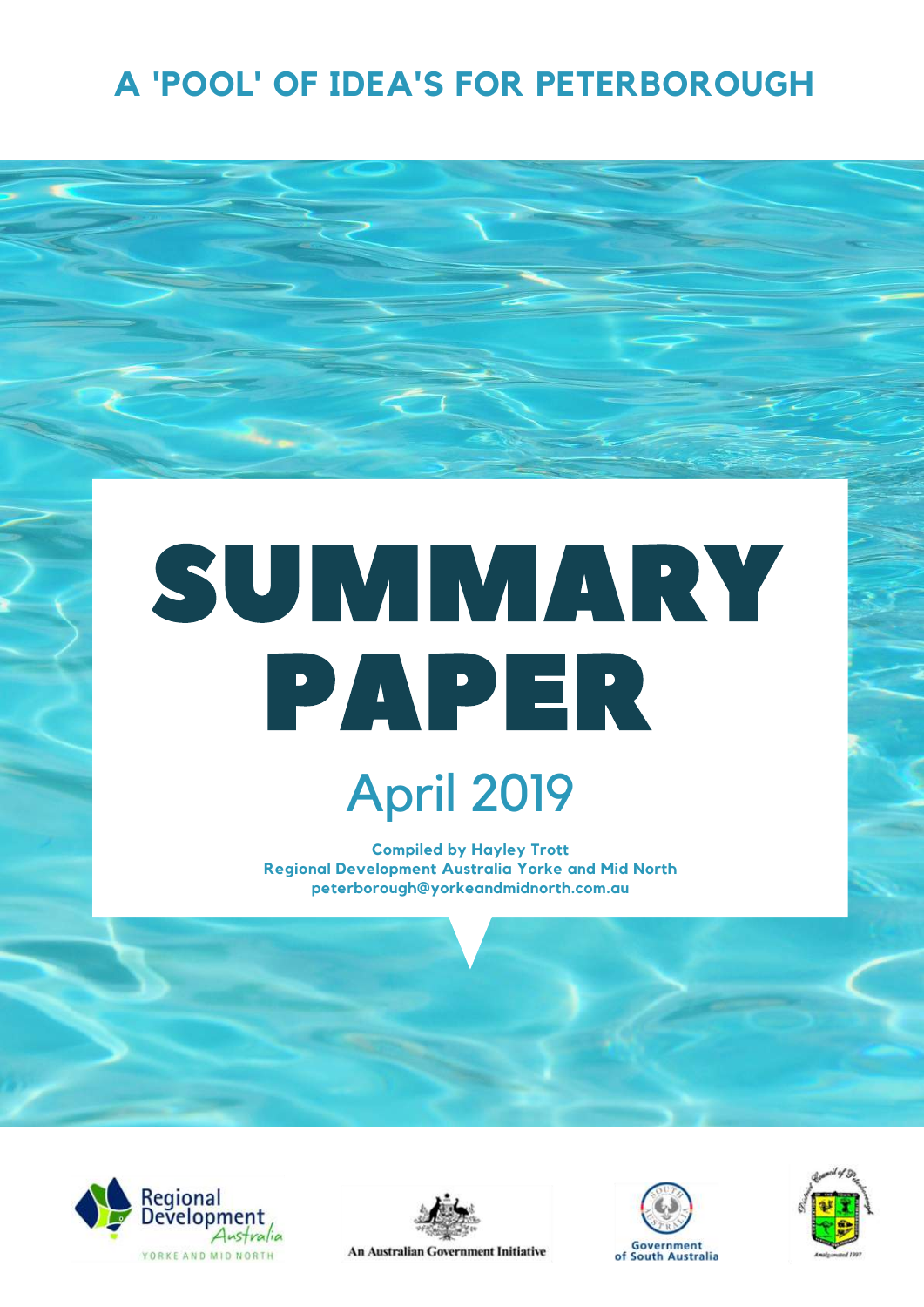### **CONTENTS**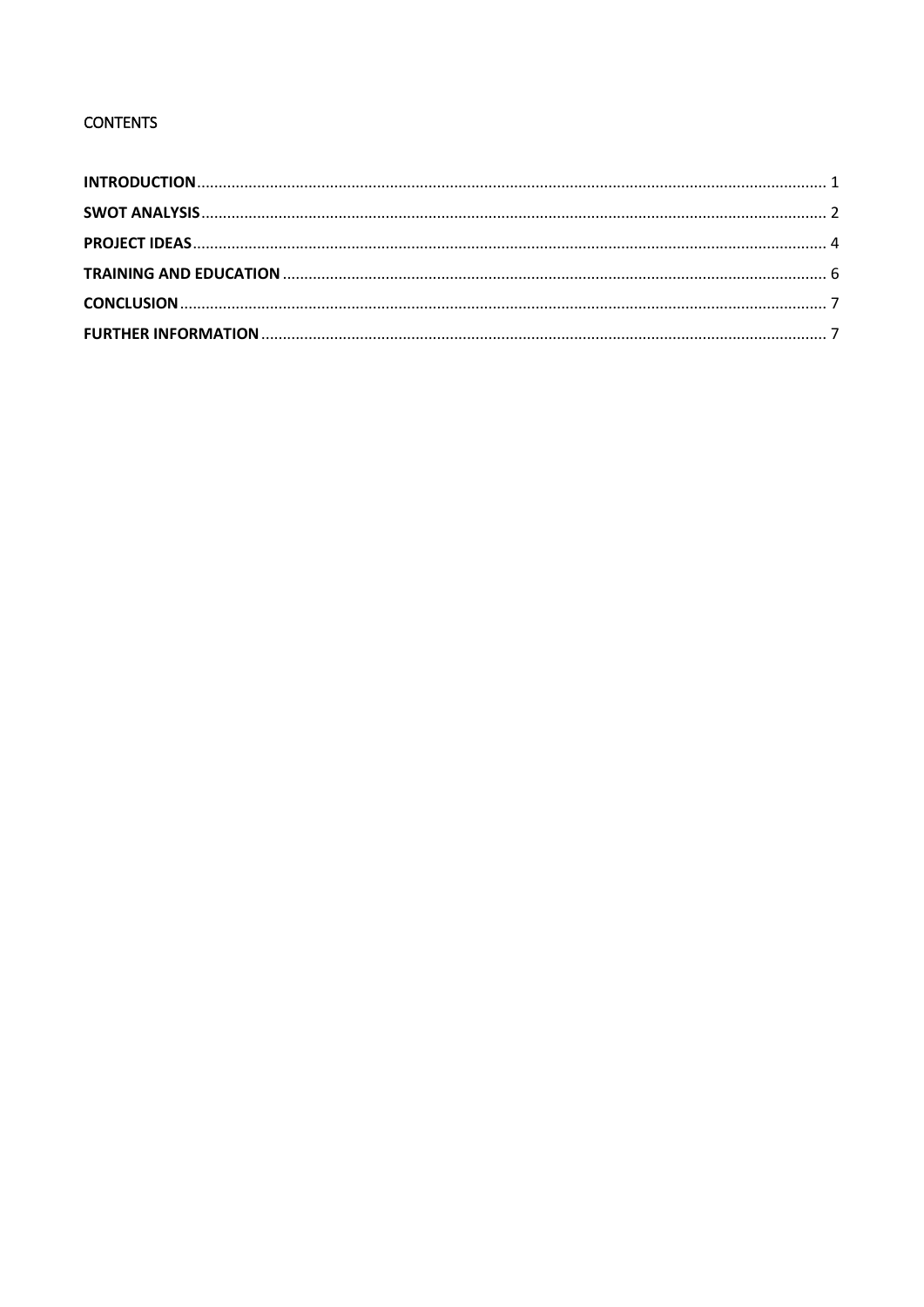#### <span id="page-2-0"></span>**INTRODUCTION**

Creating a 'POOL' of Ideas for Peterborough was an initiative of the Peterborough Development Officer and the Community Liaison Officer, employed with Regional Development Australia Yorke and Mid North and Uniting Country SA respectively. The aim of this project was to achieve increased engagement with the positions, increased awareness with the wider community about what is available and who can help with community development initiatives, a collated training calendar and a list of community project priorities for the coming year.

The key part of this project was to hold a community development event. The event was called 'A 'POOL' of Ideas for Peterborough', it was held during the evening on Friday 22 February 2019 at the Peterborough Swimming Pool. The night consisted of engagement stations including; an idea's wall, a SWOT analysis table and a training corner. There were also stakeholders from various groups and services who operate in Peterborough available for conversation. It was an informal evening encouraging people of all ages and demographics to contribute.

Following the event the two local Primary Schools and the High School were asked to contribute, a mixed response was received with only one Primary School contributing. This information, along with what was collected during the event was then collated and a community survey was created.

The community survey was open from the 27 March and closing on the 12 April 2019. All ideas from the evening went into the survey and generic themes were collated but no ideas were removed. The survey asked respondents to pick their top three project ideas for the community and if applicable tick what training they would like to see implemented in Peterborough in the coming year.

60 people attended the event and 100 responses were collected from both online and hardcopy versions of the survey.

This document is inclusive of the results from the event and survey.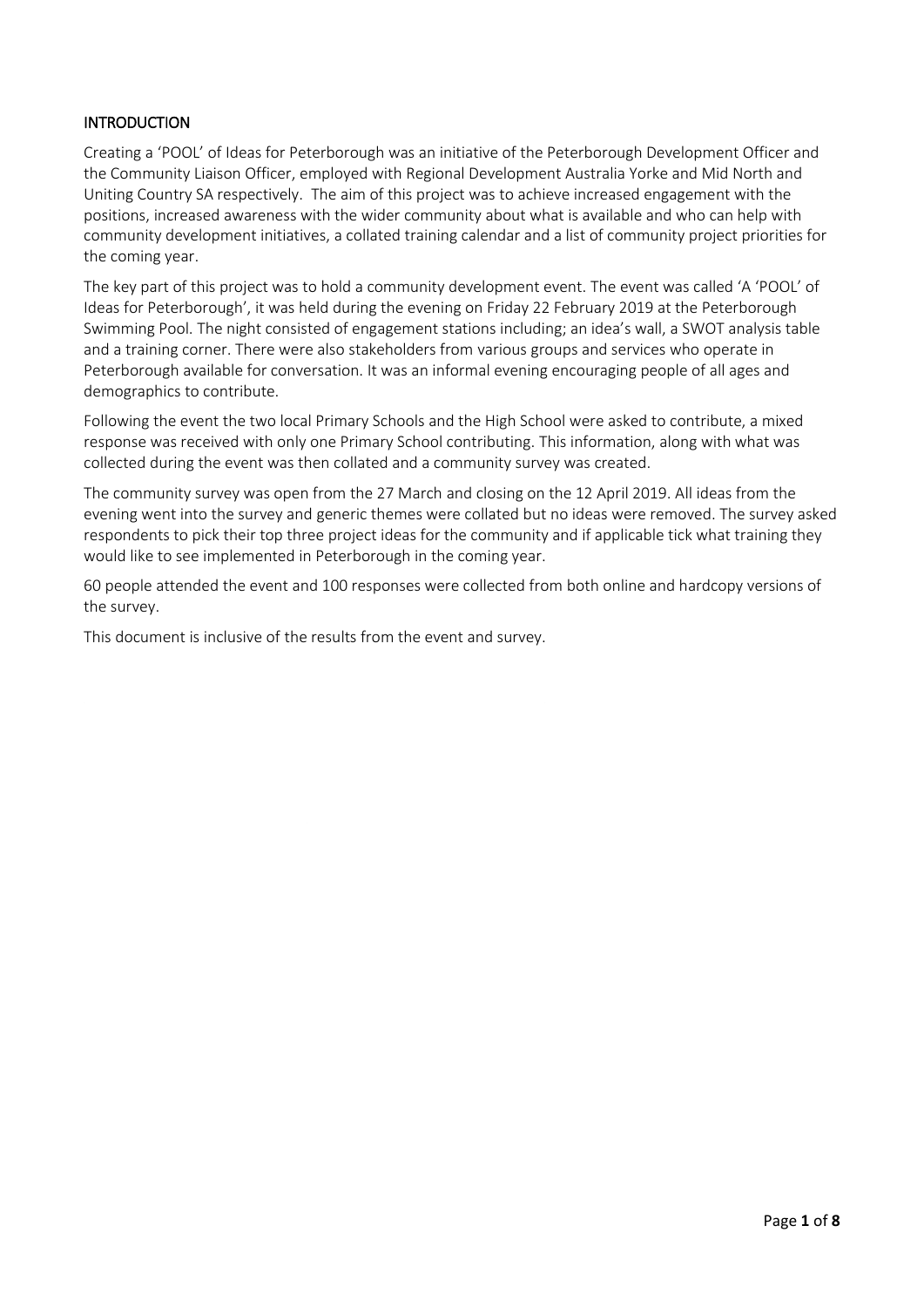#### <span id="page-3-0"></span>SWOT ANALYSIS

When planning, a SWOT Analysis is important for understanding the Strengths and Weaknesses, and for identifying both, the Opportunities open to Peterborough and the Threats that might arise. Strengths and weaknesses are often internal, while opportunities and threats generally relate to external factors.

| Strengths                                                                      | Weaknesses                                                             |
|--------------------------------------------------------------------------------|------------------------------------------------------------------------|
| Community, Locals & Volunteers (both new and old)                              | Apathy to volunteering - Lions and Rotary need new                     |
|                                                                                | members                                                                |
| Proactive community groups                                                     | Internet connections                                                   |
| Local knowledge of the town and surrounds                                      | Fear of failure, people don't feel supported or able                   |
|                                                                                | to join groups                                                         |
| Craft Groups                                                                   | Fear of personal capacity, capability to get more                      |
|                                                                                | involved                                                               |
| The Peterborough Youth Centre                                                  | Drugs (substance abuse)                                                |
| Great community events                                                         | Lack of transport                                                      |
| The Art and Cultural Festival                                                  | Lack of activities for those aged under 5 (and under                   |
|                                                                                | 10)                                                                    |
| The Peterborough Rodeo                                                         | Lack of safe walkways                                                  |
| The Art Prize                                                                  | New ideas not always welcomed                                          |
| The Peterborough Markets                                                       | Too many houses not maintained                                         |
| The Wire Works                                                                 | Too many car bodies abandoned                                          |
| Fresh Air                                                                      | Lack of a 9am - 5pm manned police station (hours                       |
|                                                                                | are irregular and random)                                              |
| Being able to see the stars at night                                           | Airstrip is not sealed                                                 |
| Relaxed lifestyle                                                              | Roads                                                                  |
| Low priced housing                                                             | Unemployment                                                           |
| Great business owners                                                          | Lack of childcare availability                                         |
| Shop opening times (long opening hours)                                        | Lack of communication (people do not know what is                      |
|                                                                                | available)                                                             |
| Most facilities and services are available in                                  | No Bakery or Car Wash                                                  |
| Peterborough                                                                   |                                                                        |
| Two Primary Schools located in town (public and                                | Ongoing educational sustainability                                     |
| private)                                                                       |                                                                        |
| A High School is located in town                                               | Solar panels coming into town don't provide                            |
|                                                                                | Peterborough with any benefits                                         |
| Tourism is successful                                                          | Absenteeism at school                                                  |
| The Peterborough Swimming Pool                                                 | Not a clear listing of what is available to join/be part<br>of in town |
|                                                                                |                                                                        |
| Location; easy to access from Adelaide, Arid Lands<br>and the Flinders Ranges. | Distance from Adelaide and other Capital Cities                        |
| Located on tourist and transport routes                                        | Lack of street parking                                                 |
| Peterborough SA Facebook Page (Social Media                                    | People shopping out of town, not locally                               |
| presence)                                                                      |                                                                        |
| Tourism venues are first class                                                 | Lack of knowledge of what is available in town/area                    |
| Lots of large stone 'Heritage' houses                                          | Footpaths not maintained                                               |
| The Railway                                                                    | Main street and key community areas, facilities and                    |
|                                                                                | buildings are not accessible to all                                    |
| The Skate Park                                                                 | Aging population                                                       |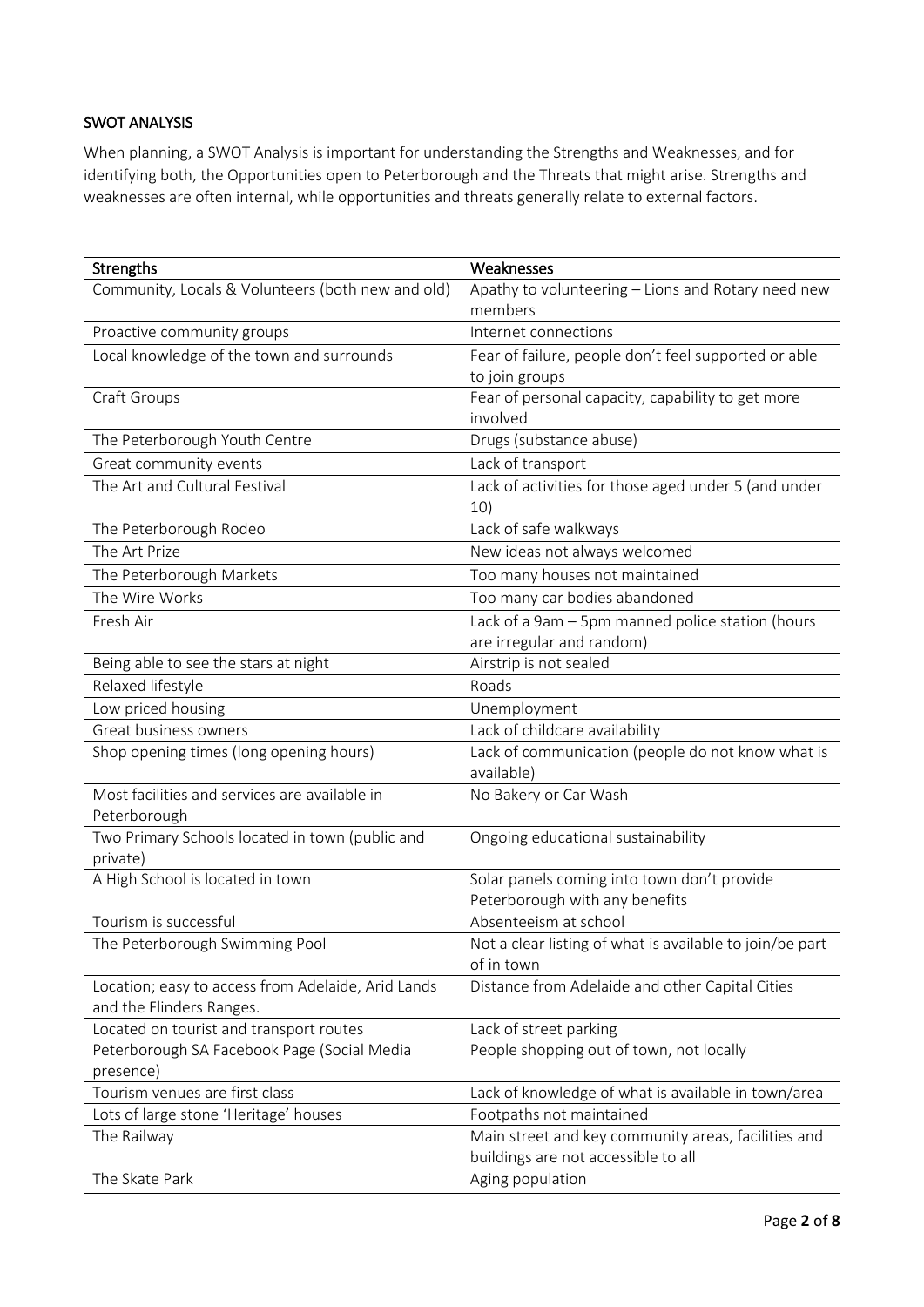| The Peterborough Town Hall                     | Declining youth                          |
|------------------------------------------------|------------------------------------------|
| Tourist attractions                            | Employment opportunities                 |
| Steamtown and the Visitor Information Centre   | Decline in big business                  |
| Extensive railway history                      | Aged care facilities not fit for purpose |
| Several tourist attractions in or near to town | Medical Centre (cost too high)           |
| Great parks and community spaces               | <b>Bollards</b>                          |
| Hospital                                       | Employment opportunities                 |
| Aged care facilities available in town         | Dangerous driving                        |
| Free WI-FI                                     | Taking away the Fish Café                |
| The Main Street is clean, tidy and welcoming   |                                          |
| Community infrastructure                       |                                          |
| Basketball association and facilities          |                                          |
| The ice-cream shop                             |                                          |

| Opportunities                                       | <b>Threats</b>                                      |
|-----------------------------------------------------|-----------------------------------------------------|
| Tourism expansion (capitalising on new trends)      | Funding                                             |
| Grant funding                                       | Policy changes                                      |
| Volunteering                                        | Insurance requirements                              |
| Using existing assets better                        | Resistance to change                                |
| Establishing an Art Gallery                         | Work opportunities decreasing in regional areas     |
| Expanding town sport                                | Drug usage                                          |
| Using the Main Street more (main street markets)    | Drought and extreme weather conditions              |
| Creation of a Makerspace                            | Kangaroos                                           |
| Work better with neighbouring towns (Terowie,       | Community groups closing due to lack of numbers     |
| Orroroo, Jamestown etc)                             |                                                     |
| Establishing a neighbourhood watch                  | Not enough people (declining population)            |
| Attract skilled Immigrants to Peterborough          | Community knowledge not spread broadly              |
| Become a recycling hub - create our own jobs -      | Aging population                                    |
| power supply, upcycling businesses, recycle         |                                                     |
| Make the drug industry legal                        | Declining youth population                          |
| Social sports and recreation                        | Not enough people participating in sport            |
| Use partnerships within town (work better together) | Declining job opportunities                         |
| Capitalise on our location and the 'Grey Nomad'     | Decline in resources for people with intellectual   |
| population/tree change                              | disabilities                                        |
| With football not being held in Peterborough past   | Jamestown Peterborough Football and Netball Club    |
| 2019. Use this community space for something else   | becoming just Jamestown                             |
|                                                     | Losing the hospital                                 |
|                                                     | If SAMEX was to close                               |
|                                                     | Lack of child care services                         |
|                                                     | Metal health                                        |
|                                                     | Poor air quality during winter                      |
|                                                     | Apathy                                              |
|                                                     | Isolation (especially for the elderly)              |
|                                                     | No big industry, no jobs for the future             |
|                                                     | Price of 'things' going up                          |
|                                                     | Decline in sporting/recreational opportunities      |
|                                                     | Resistance to change                                |
|                                                     | Lack of advertising for community events/activities |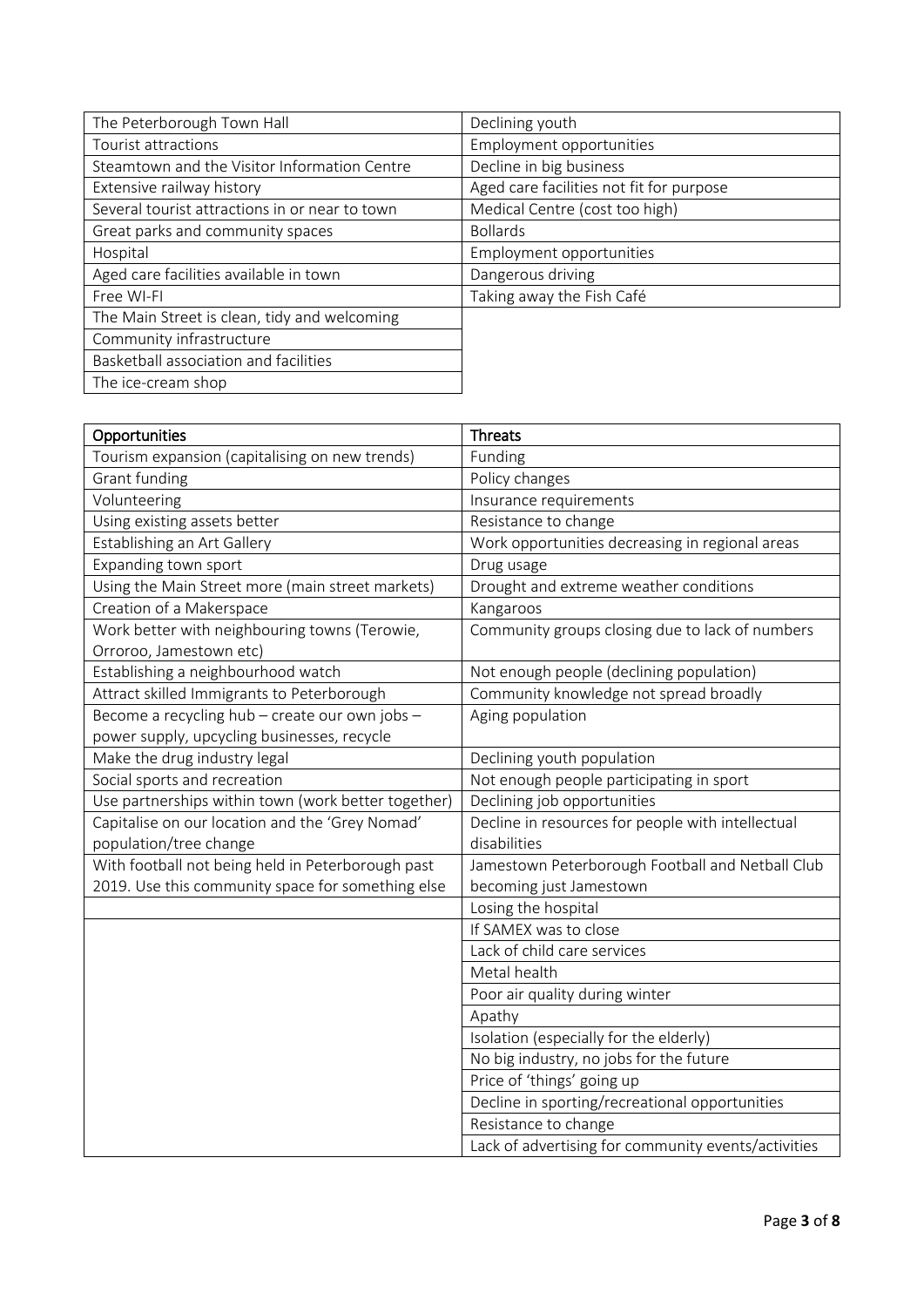#### <span id="page-5-0"></span>PROJECT IDEAS

Every project idea that was suggested, either during the event or discussed with the Community Development Officer or Community Liaison Officer has been included below, it is important to note that some ideas on the list are duplicates of projects or things already happening in town. They were not removed but there has been a note put next to the idea.

The projects have been ranked in order of preference following the community survey, with the top 12 including their percentage.

| Project Idea                                                                                        | %           |
|-----------------------------------------------------------------------------------------------------|-------------|
| Upgrade basketball stadium (flooring and encourage multiuse)                                        | 27          |
| Victoria Park upgrades (Eg. a nature play space, a walking trail, a fitness trail, gardens)         | 19          |
| Improve roads and footpaths                                                                         | 19          |
| Encourage more big business in the Council district (recycling plant, Kangaroo abattoirs, soft      | 18          |
| plastics recycling, 24 hour service station, regional green waste management scheme)                |             |
| Develop fitness opportunities (Eg. turn the Federal Hotel/Football Clubrooms into a fitness centre, | 15          |
| establish a community gym, establish mobile fitness/activity trailer (that people can use and hire) |             |
| Peterborough Swimming Pool upgrades (Eg. slides, enclosing the pools, water play, diving board,     | 14          |
| heated to a higher temperature, gradual slope to enter toddler pool)                                |             |
| Peterborough Memorial Hospital upgrades                                                             | 12          |
| Disability friendly spaces (Eg. a Liberty Swing at the playground, a walking track around the oval, | 11          |
| public amenities, disability hoist at the pool)                                                     |             |
| After School care/rural care upgrades or relocation (so child numbers can increase)                 | 11          |
| Skate Park upgrades (shade sail, skate park/area aimed at younger children)                         | 9           |
| Upgrade aged care facilities                                                                        | $\mathsf 9$ |
| Encourage more businesses to the Main Street (Eg. a gun shop, bakery, a healthy smoothie bar,       | 9           |
| clothing store, ice cream truck, pet store, shoe store, EB Games, tech store, Toy World, yoga       |             |
| studio, jewellery shop, car shop, phone store)                                                      |             |
| Build a retirement village                                                                          |             |
| Develop a Makerspace (a place where people can come together to use, and learn to use materials     |             |
| as well as develop creative projects)                                                               |             |
| More local sporting opportunities (Eg. run mini tournaments throughout the year with different      |             |
| types of sport not currently offered including volley ball, cricket, swimming, soccer etc.)         |             |
| Establish a community radio station                                                                 |             |
| Establish a community bakery                                                                        |             |
| Develop the wetlands                                                                                |             |
| Upgrade the courts at the Peterborough Youth Centre                                                 |             |
| Develop a sculpture trail                                                                           |             |
| Curbing and footpaths for the whole town                                                            |             |
| More active police presence                                                                         |             |
| Upgrade the Peterborough Community Hub (better building so it can accommodate more services         |             |
| and activities)                                                                                     |             |
| Hold intergenerational activities (cooking, building, life skills, adopt a grandparent scheme)      |             |
| Conduct a skills audit                                                                              |             |
| More nature/walking trails                                                                          |             |
| Encourage pop up shops in empty main street buildings                                               |             |
| Peterborough weather station                                                                        |             |
| Develop equestrian facilities (lessons, trail riding, arenas open to the public)                    |             |
| Hold community movie nights at the Theatrette at Steamtown                                          |             |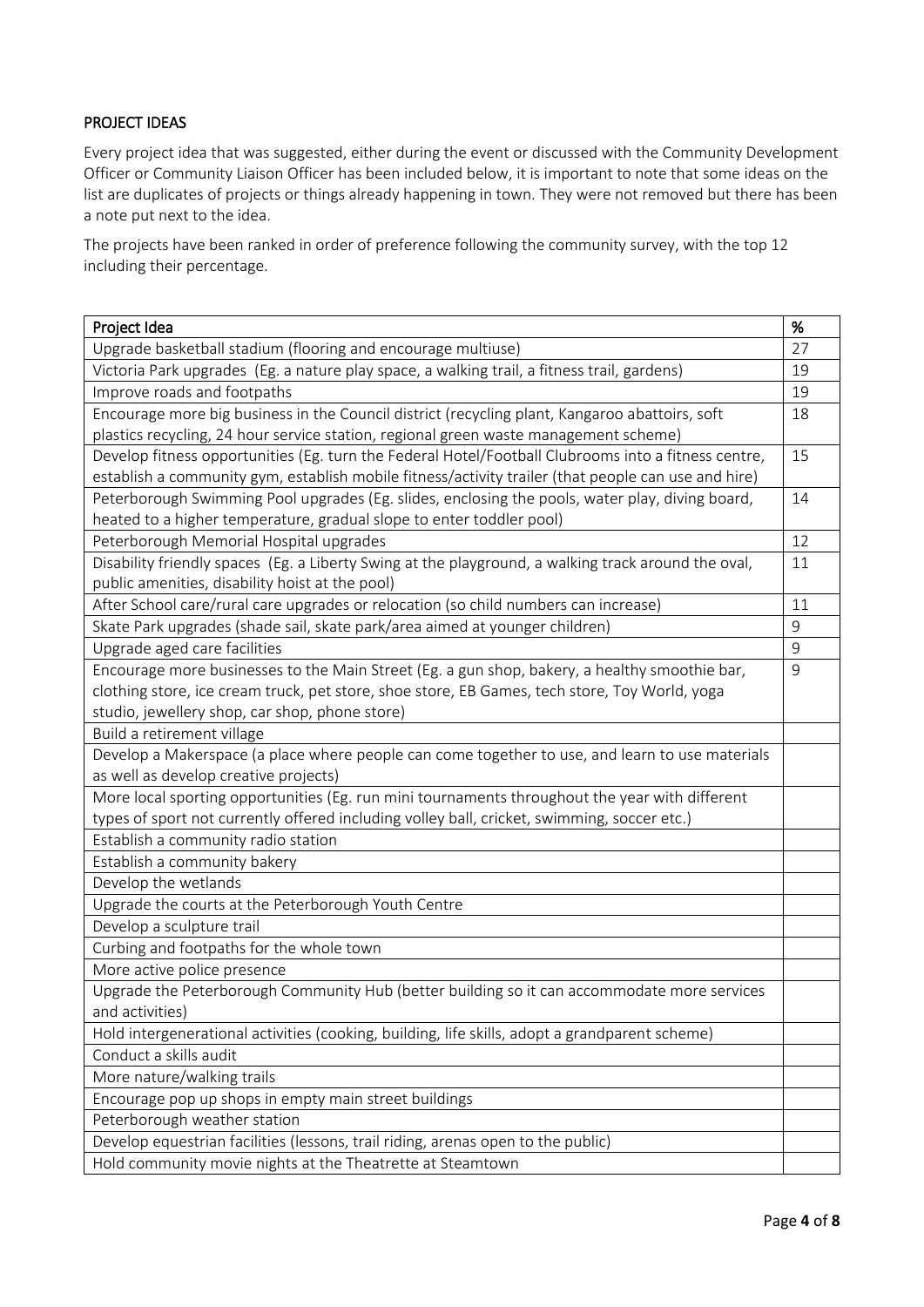| Bigger training/studying facilities (Eg. University hub)                                       |  |
|------------------------------------------------------------------------------------------------|--|
| Get the Junction Hotel up and running                                                          |  |
| More nature friendly spaces (Eg. a bee garden, or butterfly garden)                            |  |
| Development of a Fix it Café (local experts to donate time to show people how fix something or |  |
| how to do something)                                                                           |  |
| Hold outdoor movies in the summer                                                              |  |
| Encourage more events to be held in Peterborough                                               |  |
| Creation of a museum/static display of the gold battery and other mining history               |  |
| A butterfly garden at the cemetery to honour babies and children lost                          |  |
| Develop the railway tourism further (Eg. the great Southern Railway to stop in Peterborough as |  |
| part of a tourism campaign/event)                                                              |  |
| Current collated communication approach Eg. new informer template, Post Office noticeboard     |  |
| upgrade, website consistency, updated and current information                                  |  |
| Upgrade RV Park                                                                                |  |
| Build a maze                                                                                   |  |
| A trampoline park (Eg. Flip Out)                                                               |  |
| Water park, open all year                                                                      |  |
| Open a spa                                                                                     |  |
| Improvements to the park next to the hall                                                      |  |
| Establish an annual Skate Park event or competition                                            |  |
| Hold a music festival                                                                          |  |
| Paint murals around town                                                                       |  |
| Establish a garden club - The Peterborough Community Garden exists                             |  |
| Establish a town 'Clean Up Australia Day' - The Rotary Club of Peterborough host a Clean Up    |  |
| Australia Day in Peterborough                                                                  |  |
| Establish a shooting range                                                                     |  |
| More bins in public places                                                                     |  |
| Develop a motorbike track                                                                      |  |
| Army museum                                                                                    |  |
| An animal zoo/petting zoo                                                                      |  |
| Mini golf                                                                                      |  |
| <b>BMX</b> track                                                                               |  |
| Internet café - The Library and Peterborough Community Hub provide computers and internet      |  |
| access to the public                                                                           |  |
| Cycle scramble circuit                                                                         |  |
| Establish a car club - The Peterborough United Machinery Preservation Society (PUMPS) exists   |  |
| Establish a bike tour club                                                                     |  |
| Establish an amateur players theatre                                                           |  |
| Establish an arcade in the old town hall                                                       |  |
| Karate Dojo (martial arts school)                                                              |  |
| Boom gates for the rail line                                                                   |  |
| A jungle gym with a tyre swing                                                                 |  |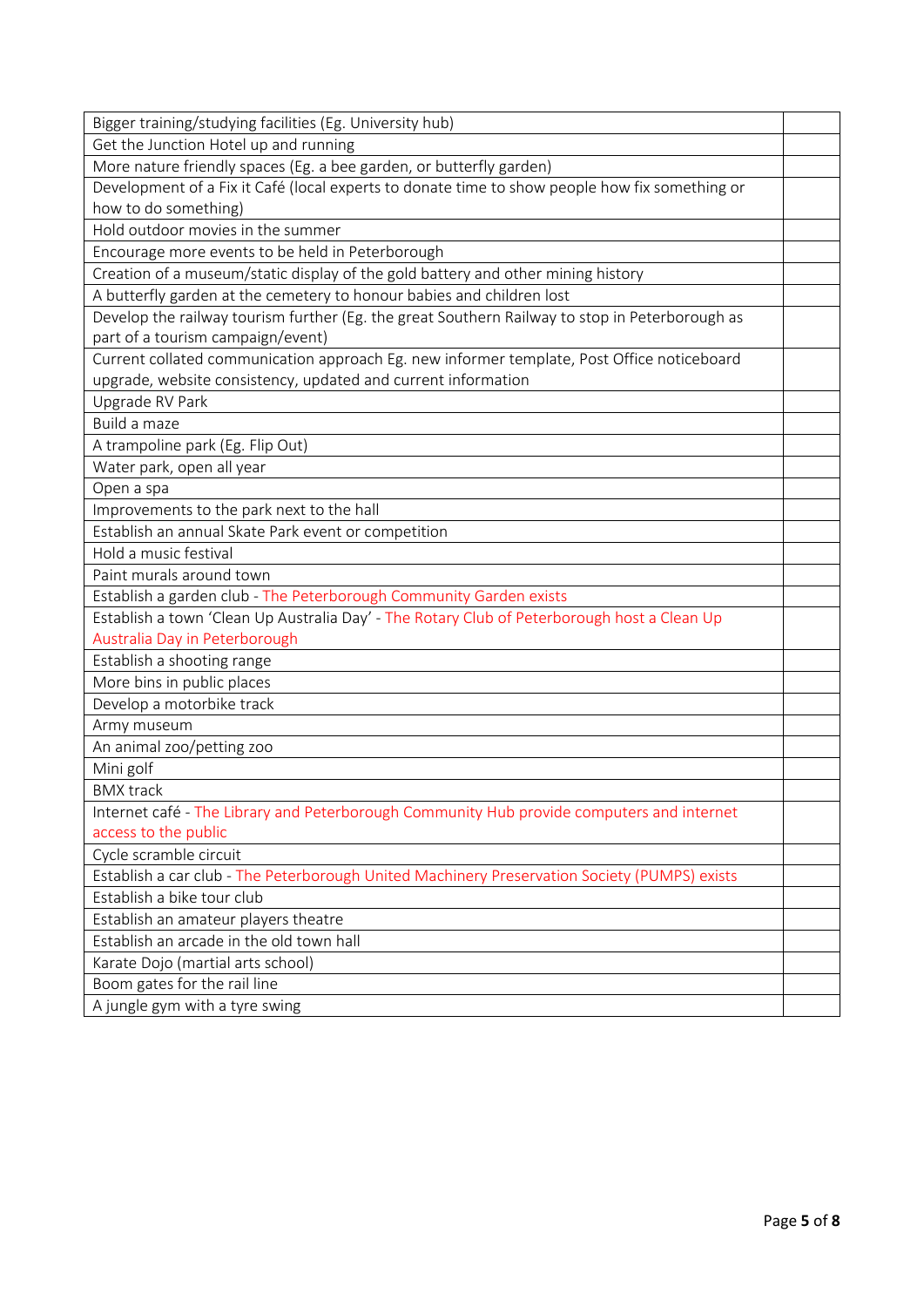#### <span id="page-7-0"></span>TRAINING AND EDUCATION

Training and education was a topic explored as part of this process. This is due to the importance of being appropriately skilled when applying for employment and being able and capable to contribute positively.

| Training and courses the community would like to see held in Peterborough                        | People         |
|--------------------------------------------------------------------------------------------------|----------------|
|                                                                                                  | interested     |
| First Aid                                                                                        | 19             |
| Sport training for kids (hot shot tennis, soccer skills, cricket, football)                      | 17             |
| Education on life skills (Filling out a cheque, depositing/withdrawing money, tax, budgeting)    | 13             |
| CPR 30 (for defibrillators)                                                                      | 13             |
| Community workshop series (one per month) on different activities Eg. woodwork, cooking)         | 13             |
| Forklift course                                                                                  | 12             |
| TAFE based short weekend leisure courses                                                         | 11             |
| How to make a website                                                                            | 10             |
| White card                                                                                       | 10             |
| Learner drivers (L's) course                                                                     | 10             |
| Excavator course                                                                                 | 8              |
| Council based apprenticeships and traineeships                                                   | 8              |
| Truck driver licence course                                                                      | 8              |
| Bar course                                                                                       | 8              |
| Resume and cover letter writing course                                                           | 7              |
| Photography                                                                                      | 7              |
| Photoshop                                                                                        | 7              |
| Responsible service of alcohol                                                                   | 7              |
| Loader course                                                                                    | 6              |
| Grader course                                                                                    | 6              |
| Drug and alcohol training                                                                        | 6              |
| Lifter course (Eg. elevated work platforms, boom lift, scissor lift)                             | 6              |
| Grant writing - how to apply and how to write                                                    | 6              |
| Parenting skills (the importance of early reading skills - songs, books, finger rhymes)          | 6              |
| How to back a trailer                                                                            | 6              |
| Child safe environments                                                                          | 6              |
| Safe food handling                                                                               | 6              |
| How to weld                                                                                      | 5              |
| Child service training                                                                           | 5              |
| Nursing                                                                                          | 5              |
| Graphic design (basic) (Eg. using Canva/Free Pik to assist with poster creation and advertising) | $\overline{4}$ |
| Art/Painting classes                                                                             | $\overline{4}$ |
| Electrician training                                                                             | $\overline{4}$ |
| Early childhood                                                                                  | $\overline{4}$ |
| Project planning workshop series                                                                 | 3              |
| Metaphysical/spiritual courses/workshops                                                         | 3              |
| Working at heights                                                                               | 3              |
| Animal husbandry                                                                                 | $\overline{2}$ |
| Social media                                                                                     | $\overline{2}$ |
| Confined spaces                                                                                  | $\overline{2}$ |
| Administration skills training                                                                   | $\mathbf{1}$   |
| Manual handling                                                                                  | 1              |